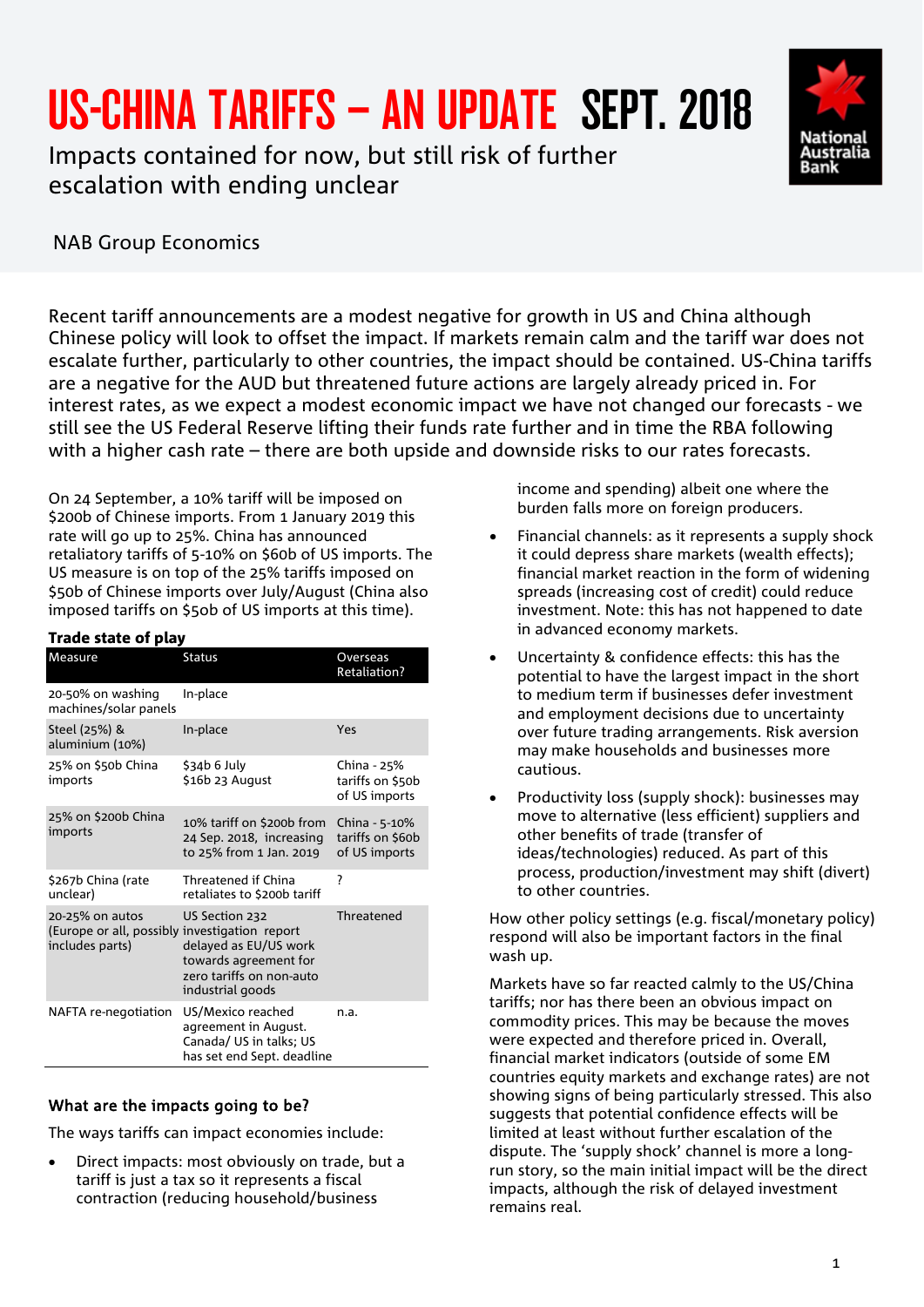Looking at the US first, the 25% tariffs (from 1 January) on \$250b of imports from China represents a fiscal contraction of around 0.3% of GDP. This is of course much smaller than the stimulus put in place earlier this year (over 1%) but nevertheless, in itself, is a drag on activity by 0.1- 0.2 ppts. It is not clear that policy will actively try to offset any trade headwinds; expectations around further Fed tightening have not really shifted, and while the US administration may try to compensate sectors hurt by Chinese retaliation (as it did for soybean farmers) it may be constrained by the need for congressional approval.

This is at the bottom end of estimates of tariff impacts found by [past research,](https://business.nab.com.au/trade-tensions-on-the-rise-july-2018-30426/) consistent with the absence of any major impacts to-date from the financial and confidence channels.

US exports to China will also come under pressure due to the tariffs imposed by China. All up the fiscal and trade impacts could justify taking 0.2- 0.3ppts off our US growth forecasts (spread over 1-2 years). However, this needs to be seen in the light of upside risks to our current forecasts from strong recent data. With US growth well above trend, an impact of this magnitude would not derail the US economy.

For China, the two main direct impacts will be from trade – with exports to the US representing just over 3% of GDP (and about half of these exports now impacted by these tariffs) – and income effects. The depreciation of the Yuan against the US dollar by 10% since April does offset the initial 10% tariff rate for now but worsens the income effects (as imports into China will cost more). A 0.7ppt subtraction from GDP growth from these two channels appears a reasonable estimate.

However, there has already been a Chinese policy response - and this could ramp up further. So far, Chinese authorities have increased tax rebates for exporters, loosened restrictions on infrastructure investment and eased monetary policy. Our initial assessment is that the authorities have the scope to offset much of the direct impacts from the tariffs; although a concern is that the labour intensive manufacturing sector could take a hit, placing pressure on employment.

Other countries, even absent significant confidence or financial impacts, can also be affected by a decline in activity in the US or China through reduced trade.

However, there are also opportunities – US and Chinese importers will be looking for alternative suppliers of goods now subject to tariffs. These trade diversion impacts may boost activity in other countries, although this process may take time.

Australia is unlikely to benefit much from such trade diversion effects given where our strengths lie. Should Chinese manufacturing shift, it would be more likely to go to neighbouring low cost countries or Mexico given its proximity to the US market.

However, there may be some opportunities opened up (e.g. to replace US agricultural exports to China or Australia's LNG sector could benefit from China's decision to impose 10% tariffs on US LNG imports).

China and other East Asian countries are part of highly integrated supply chains, with exports from China including components produced in the rest of the region. As a result, a reduction in US imports of Chinese products will directly flow through to other East Asian economies.

Global growth to the June quarter 2018 was at its highest level since September 2011 (at around 4.0% yoy). Our expectation is that global growth is near the peak of the current cycle – as the signs of stresses in a number of emerging markets grow and constraints in advanced economies start to bite (leading to higher policy rates). Overall, we have been expecting global growth to ease in coming years from 3.8% in 2018 to 3.7% in 2019 and 3.5% (the long term trend rate) in 2020. While, as noted above, the tariff developments may lead us to edge down our US forecasts, this is unlikely to change this broad picture.

#### Global growth tracking above trend





#### What it means for Australia

Australia's exposure to the US through trade links is limited. While our fourth largest export destination in 2017, the share of our exports going to the US is only 5.4% and so even if there is small negative impact on US growth overall, the implications for Australian exports would be small. The US is a major player in world financial markets so stress in the financial markets channel would flow through to Australia – but as noted this is not yet evident.

Australia's trade linkages with China are far more significant. China is our largest export destination – accounting for 30% of exports in 2017. Other countries in the region are also important export destinations. However, given China's policy response, and potentially some trade diversion to neighbouring countries it is difficult to quantify what the impact on Australia's trade volumes will be at this stage.

Moreover, the bulk of Australia's exports to China are consumed within its domestic economy rather than being inputs to exported goods (iron ore being nearly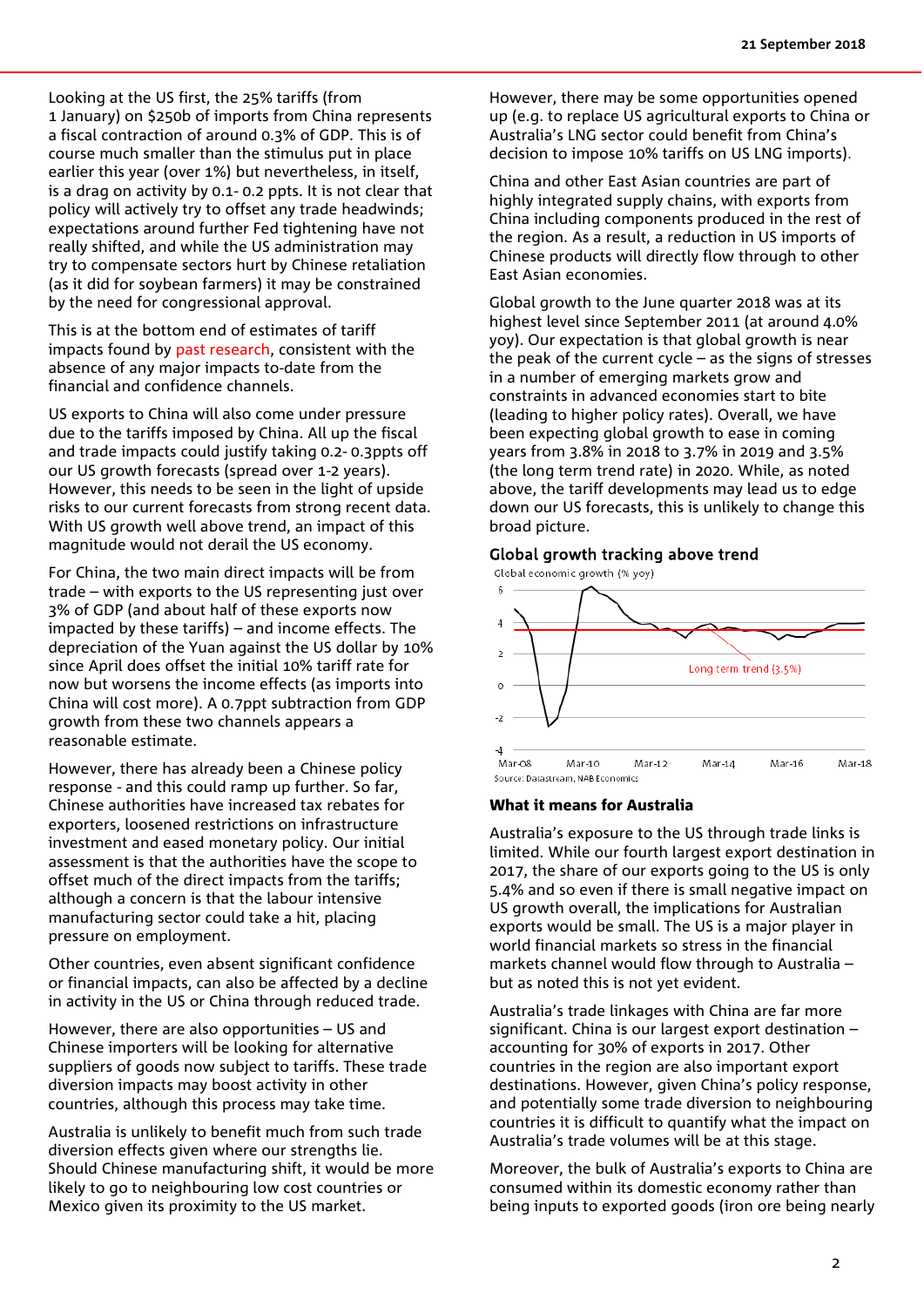50% of all exports to China). That said, while this might mean limited spillovers from lower Chinese trade to the US, the negative impact on Chinese incomes could still affect tourism or education service exports.

China is a major player in commodity markets, so lower growth could potentially see falls in commodity prices, reducing Australian national income and affecting mining sector business investment. However, export orientated manufacturing is not as large a user of bulk commodities, such as iron ore, as construction. So the China policy response – which includes infrastructure – may even make the Chinese economy more commodity-intensive limiting the downside for commodity prices. Moreover, to the extent commodity prices fall, this would tend to lower the AUD, increasing our general export competitiveness (although it has negative income effects as it increases import prices).

Overall, while it is difficult to quantify, at this stage the negative impact on Australia still looks to be limited from the tariff measures so far announced. The key will be how effective China's policy response is in mitigating the negative impacts on its economy.

This could quickly change, however, if domestic and international confidence was to turn down significantly or financial markets were to come under pressure as a result of the trade dispute. This could well occur if the US-China dispute were to further escalate.

#### AUD implications

It is clear from FX market price action this week that a lot of bad trade tariff news was 'in the price', both in Emerging Market currencies, including the CNY and the AUD (and where the latter has been trading consistently below NAB's short term fair value estimates in recent months). This should now include both the move to 25% US tariffs on China from January 2019 and a broadening out of tariffs to encompass all Chinese imports.

This is in so far as China has made clear it is retaliating against the US tariffs on the \$200bn and the US administration has emphatically preannounced the move to a 25% tariff rate. Alongside which, we have various 'source' reports indicating that President Trump will shortly instruct the USTR to start work on broadening out the range of goods to which the latest tariffs will be applied, to cover all Chinese imports. So this too should by and large now be expected/priced.

Of course, this could also reflect a degree of market complacency, or belief that the current China-US tariff stoush will prove short-lived. To the extent the latter view is misplaced, we may therefore see downward pressure on the AUD resume at some point, in particular if we see a resumption of downward

pressure on commodity prices and/or deterioration in risk sentiment, in EM market in particular to which the AUD has proved extremely sensitive in recent months.

Certainly we see trade and other EM-sensitive developments capping the upside for the AUD/USD rate below about 0.75 heading into 2019. But for the nearer term at least, the current largely shortcovering rally in the AUD/USD and various AUD cross rates can extend.

#### Implications for yields

Any impact on the rates market from higher tariffs will be driven by the outlook for growth and inflation and the performance of equity markets. Given our view that the downside risks to growth are limited and higher tariffs will not derail the US economy the impact on yields will be muted. Hence we maintain our view that yields will continue to rise as the Federal Reserve remains on its path of tightening policy.

The risks to this view come from any (perceived) inflationary impact or a negative reaction in equity markets. The former would likely place upward pressure on yields and steepen curves should the market be of the view that the Fed is behind the curve. Bond yields would likely initially head lower if equity markets came under pressure and volatility spiked. This could accentuate curve flattening if the Fed continued to tighten policy.

#### NAB Forecasts for Fed and RBA

#### Central bank forecasts - Mkt vs NAB



#### Where will it end?

In announcing the latest trade measures, the US President indicated that if China were to retaliate – as it is doing – then the US would start the process of implementing tariffs on its remaining imports from China (\$267b).

So there is a very real risk of further escalation. Of course, there is also the possibility that, given the negative outcomes to both countries, at some stage both sides make concessions and the tariffs are withdrawn (or further measures put on hold).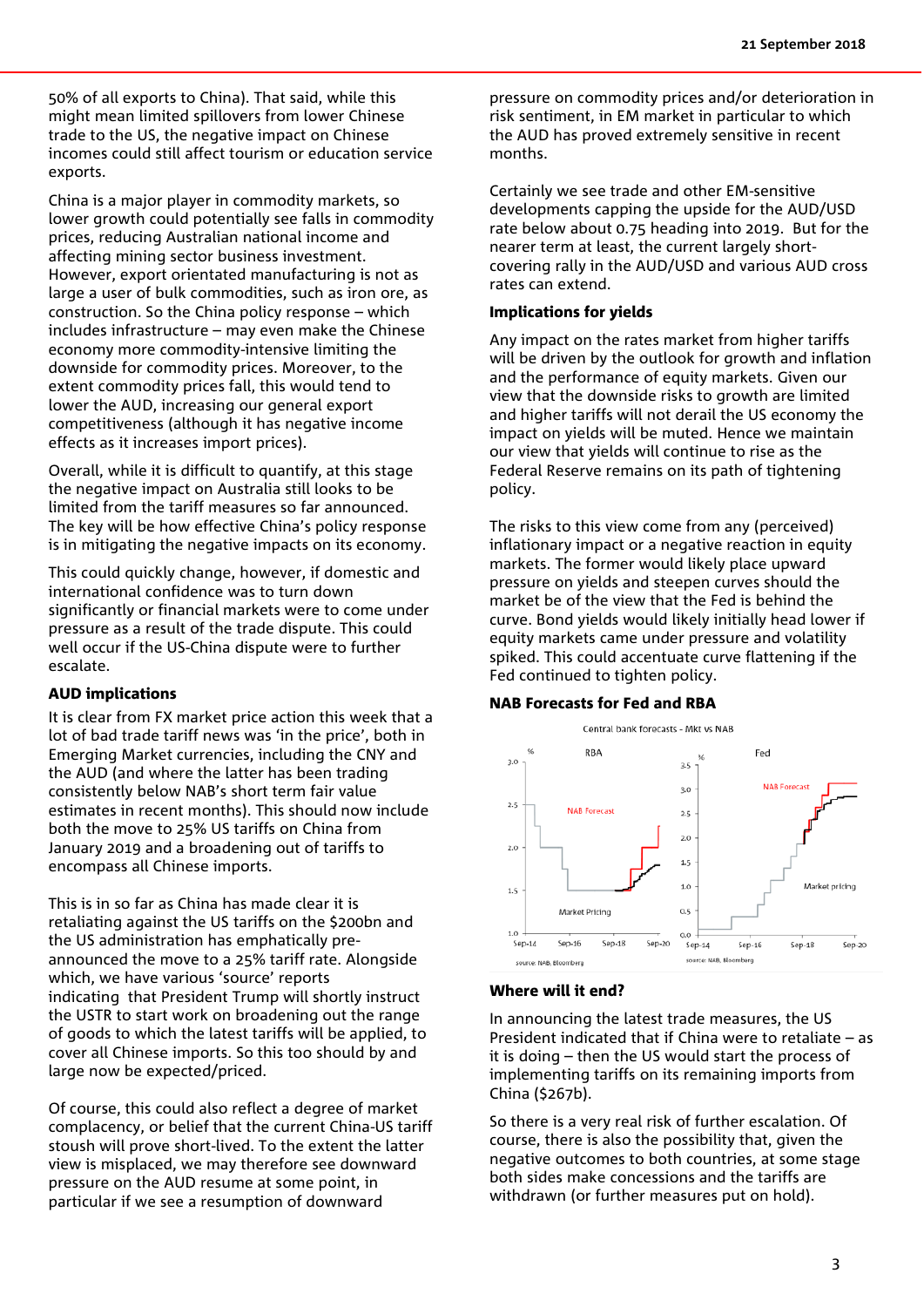While further escalation of US-China tariffs increases the risk to the world economy and Australia, even more concerning would be if trade protectionism broadened out.

The renegotiation of the North American Free Trade Agreement is still underway and it may yet fall over. The US has been considering tariffs on auto imports (although action on imports from the European Union are on hold for now).

Moreover, as US and Chinese exporters impacted by tariffs search for alternative markets, other countries might start introducing trade barriers to protect their domestic industries.

The biggest risk to global growth would be if the dispute was to spread to other countries and we ended up in a broad-based tit-for-tat tariff dispute across the globe.

## CONTACT THE AUTHORS

Tony Kelly Senior Economist [Antony.kelly@nab.com.au](mailto:Antony.kelly@nab.com.au)

Ray Attrill Head of FX Strategy, Markets [ray.attrill@nab.com.au](mailto:ray.attrill@nab.com.au)

Skye Masters Head of Fixed Income Research, Markets [skye.masters@nab.com.au](mailto:skye.masters@nab.com.au)